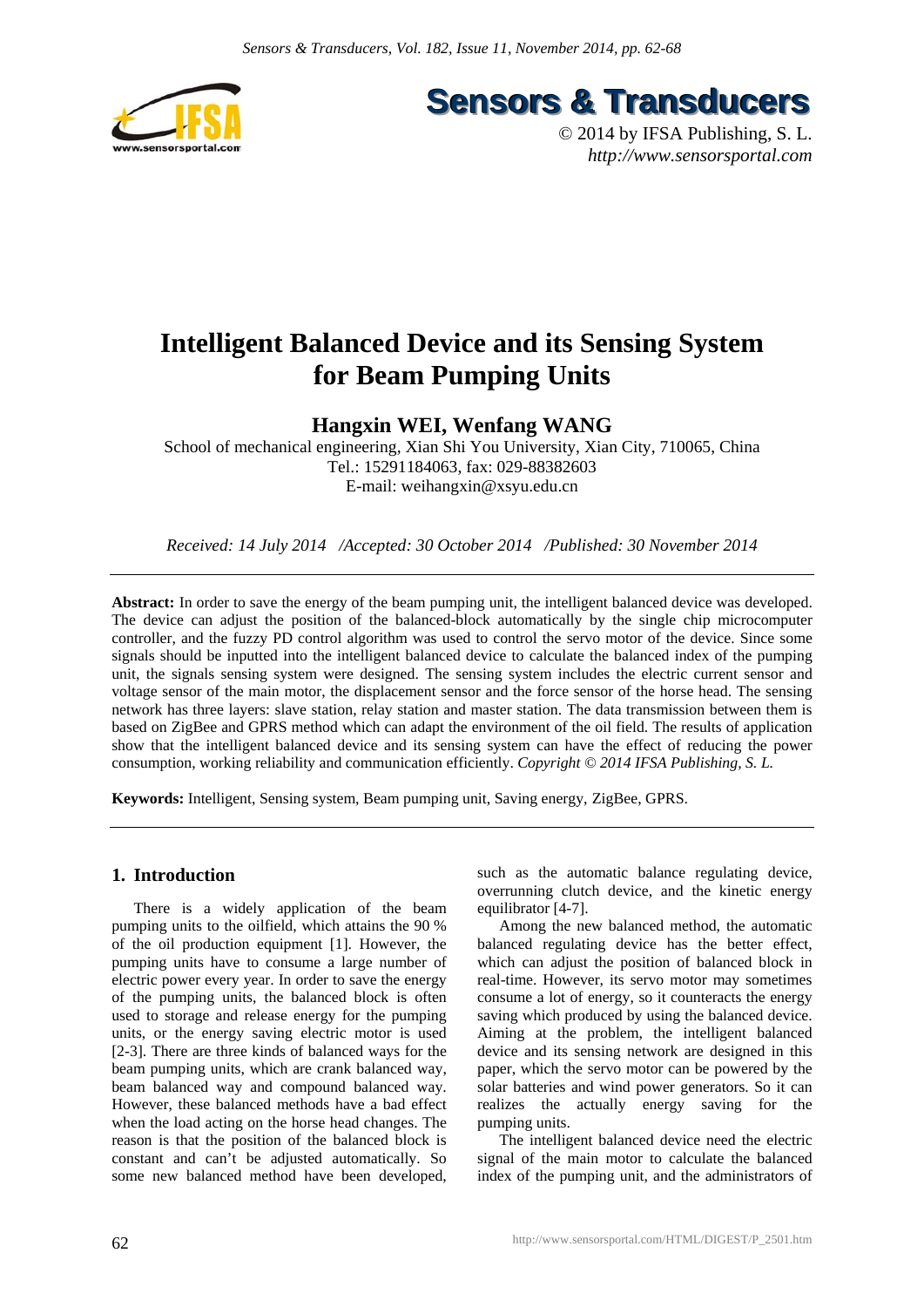the oil field need also acquire many real-time parameters of the pumping unit to know the work condition of the oil production. So the sensing network is designed in this paper. The sensors include the electric current sensor and voltage sensor of the main motor of the pumping unit, the displacement sensor of the horse head, and the force sensor of the horse head. The sensing network is divided into three layers: slave layer, relay layer and master layer. The data transmission is based on the ZigBee and GPRS method, which can adapt the environment of the oil field [8-10].

The paper is organized as follows: the structure of the intelligent balanced device of the pumping units is introduced in Section 2. Then, the structure of the sensing network is discussed in Section 3, followed by the sensor's signal processing and software structure in Section 4. Next, the application of the device is presented in Section 5. Finally, the conclusions are drawn in Section 6.

## **2. The Structure of the Intelligent Balanced Device of the Pumping Units**

## **2.1. The Whole Structure of the Intelligent Balanced Device**

The whole structure of the intelligent balanced device of the pumping units is shown in Fig. 1. The horse head of the pumping unit can be moved reciprocated vertically driven by the main motor of the pumping unit. Since the load of the rod is very large and variable, which is often from 30 kN to 100 kN, the balanced block can be used to decrease the driving torque of the main motor of the pumping unit. Here the two balanced block can be installed in the pumping unit, i.e. the balanced block I and the balanced block II, as is shown in Fig. 1.



Fig. 1. The whole structure of the intelligent balanced device.

The balanced block II is fixed on the crank of the pumping unit and it can't be moved. Whereas, the balanced block I can be moved axially along the intelligent balanced device. The balanced block I is installed on the lead screw of the intelligent balanced device, and the lead screw is linked by the servo motor. When the servo motor is turn on, the lead screw rotates about its axis driven by the servo motor. Then the balanced block I can be moved along the lead screw. Since the intelligent balanced device is located on the beam of the pumping unit, the movement of the block I can change the balanced effect for the pumping unit. When the load of the rod acting on the horse head is bigger, the balanced block can be moved toward the left in order to increase the length of the arm of force. But when the load of the rod is smaller, the balanced block can be moved toward the right.

For the conventional balanced device, although the balanced block I on the beam can decrease the electric power consumption of the main motor of the pumping unit, the servo motor has to consume the electric power actually. The power consumption of the servo motor is sometimes equal to the power saving of the main motor of the pumping unit. So this type of balanced device can't save the energy actually.

So, the intelligent balanced device is designed in this paper. The key point of the intelligent balanced device is the method of power supply for the servo motor. Here the servo motor is powered by the solar batteries and the wind power generator. Then, the servo motor need not consume the power which supplied for the pumping unit. So it can realize the energy saving actually compared the other method.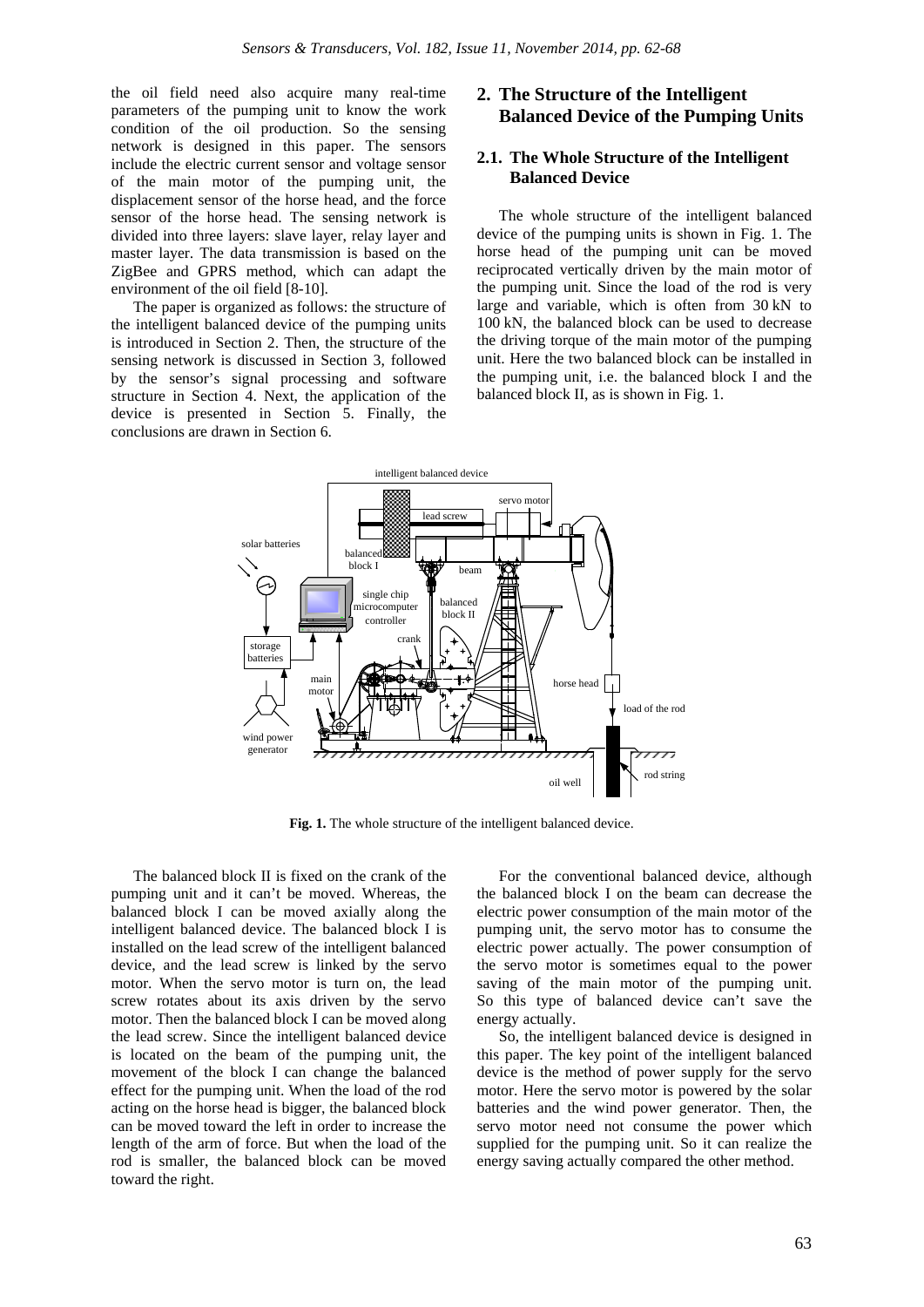In Fig. 1, the servo motor is controlled by the single chip microcomputer controller, and the current signal is inputted into the single chip microcomputer controller. In addition, the solar batteries and the wind power generator are also connected to the single chip microcomputer controller through storage batteries. The detailed control structure is shown in Section 2.2.

## **2.2. The Control System for the Servo Motor of the Intelligent Balanced Device**

The structure of the control system for the servo motor of the intelligent balanced device is shown in Fig. 2.

The wind power generator is connected to the storage batteries through the adaptor I. Since the output voltage of the wind power generator will change with the variation of the wind strength, the adaptor I can convert the voltage into a standard voltage for the storage batteries. As the same way, the solar batteries are also linked to the storage batteries through the adaptor II because the output voltage is changed with the sunlight strength. The storage batteries is connected to the voltage stabilizing power supply, which can provide a constant DC voltage for the transmitter, single chip

microcomputer controller, driver and servo motor. In order to check the balanced condition of the pumping unit, the single chip microcomputer controller must know the electric current of the main motor of the pumping unit in a cycle. So, the current sensor of the main motor are linked to the single chip microcomputer controller through the transmitter. The main function of the transmitter is to convert the signals generated by the sensors into a standard value for the single chip microcomputer controller. The single chip microcomputer controller is connected to the driver, which the control signal for the servo motor is inputted into the driver. The driver is linked to the servo motor, which amplifies the signal to drive the servo motor.

## **3. The Structure of the Sensing Network**

### **3.1. Sensing Network Based on ZigBee and GPRS Method**

The structure of the sensing network is shown in Fig. 3. The sensing network in the pumping unit includes four sensors, which are voltage sensor and current sensor of the main motor, displacement sensor and force sensor on the horse head.



**Fig. 2.** The structure of the control system.



**Fig. 3.** The structure of the sensing network.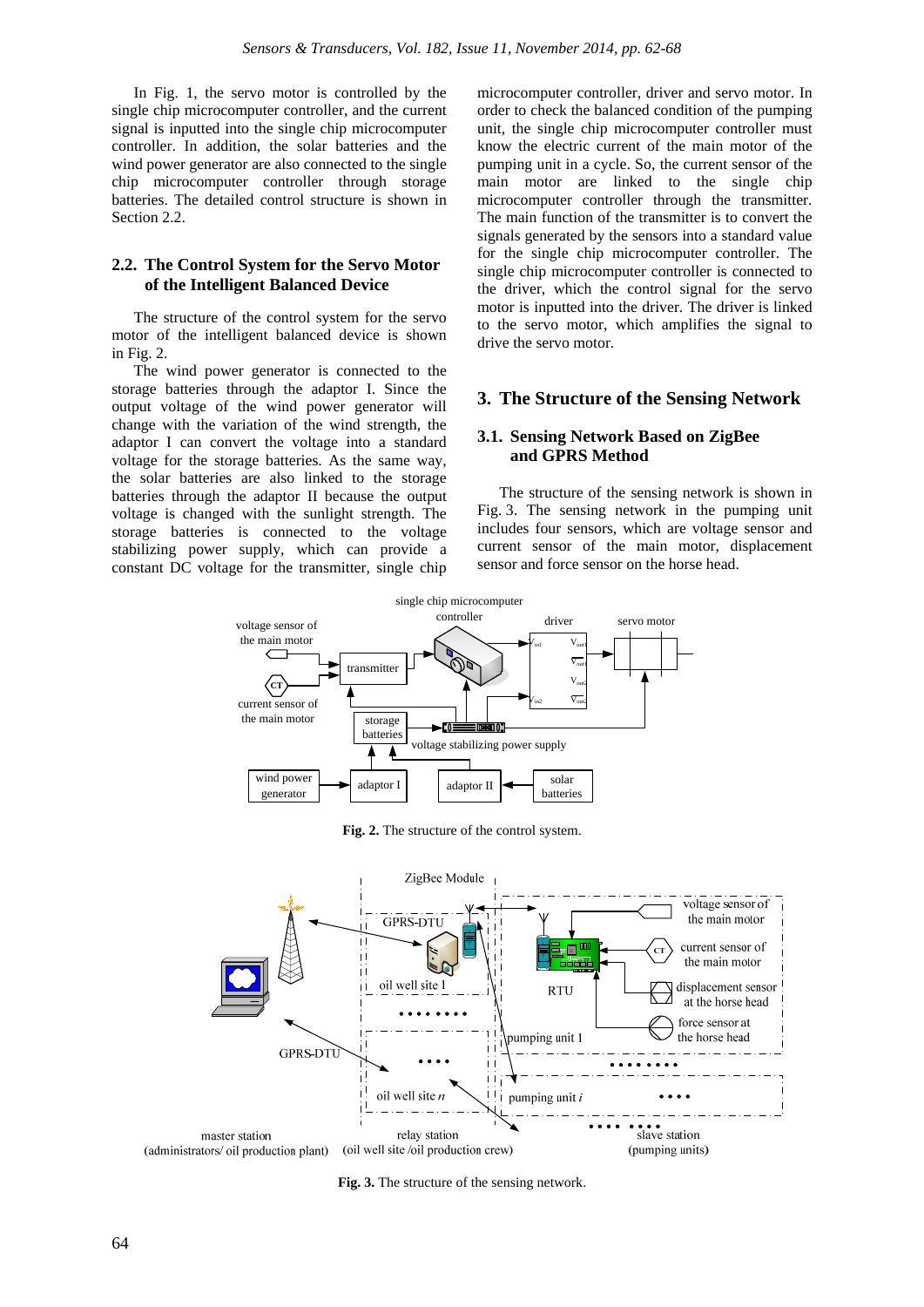Compared with the Fig. 2, the displacement sensor and the force sensor are added in the Fig. 3. That is because these data is very important for the oil field administrators to determine the oil production condition. There are often 5 to 10 pumping units in an oil well-site, and the distance between the pumping unit and the oil production crew is no more than 30 meter. So the communication between the sensor and computer server in the oil production crew is based on ZigBee method, which can decrease the electric power consumption of the circuit of the sensors. However, the distance between the oil production crew and the oil production plant is often very far, for example hundreds kilometers. So the GPRS method is used to communicate between the oil production crew and the oil production plant.

Because the displacement signal and force signal of the horse head include a large amount of data, the sensing network is divided three layers: master station, relay station and slave station. In slave station, the displacement and force of the horse head can be changed into electrical signal and is amplified by transmitter. Then, the signals are transmitted to the relay station by ZigBee module. Since the current is very small by using the ZigBee module, the RTU in slave station has small power consumption. In the relay station, the ZigBee module receives the signals from the slave station and transfers it to the GPRS module (GPRS-DTU). The GPRS module then transmits it to the master station. The relay station is often located in the room of the oil well site near from the slave station and the municipal electric power (220 V) can be provided for the GPRS-DTU. So, although the electricity consumption is large slightly, it can still work well. In master station, the GRPS-DTU receives the signal from the different relay station and inputted it into the monitoring computer. Parameters of the various pumping units can be displayed on the screen of the computer.

#### **3.2. Structure of the Slave Station**

The signals form the four sensors are inputted into the slave station and are processed by the slave station. The structure of the slave station is shown in Fig. 4, which includes four sensors (voltage sensor, current sensor, displacement sensor and force sensor), interface circuit and ZigBee module.

Sensors: The range of the voltage sensor is AC 0~380 V; the range of the current sensor is  $0~60$  A; the range of the displacement sensor is 0~3 m; and the range of the force sensor is 0~100 kN.

ZigBee module: transmitting and receiving frequency: 2.4 GHz; transmitting power: 1 mW; communication distance: 100 m; data transfer rate: 9600 bps. The data sampling interval is 300 seconds (or it can be set by the master station).

In the transmitter, the outputs of the four sensors are changed into digital signal and are inputted into the ZigBee module. It is powered by the storage batteries.



**Fig. 4.** The structure of the slave station.

The transmitter, GPRS module are installed in a sealed box which is called RTU. The box has a water-resistance capability, so it has a high reliability.

#### **3.3. The Hardware of the Relay Station**

The hardware of the relay station includes ZigBee module, interface circuit, GPRS module and power supply. The ZigBee module is the same as that in the slave station. The function of the interface circuit is signal conversion and connection between the ZigBee module and GPRS-DTU. Firstly, the ZigBee module receives the signal from the slave station and inputs it to the interface circuit. Then, the signal is converted to proper format by the interface circuit and is inputted into GPRS-DTU. The connection port between the interface circuit and the GPRS-DTU can be RS232 or TTL ports (here the TTL is used).

The type of GPRS-DTU is G200 made in Jammy Communication Company. The main advantage of the G200 is that the master station does not need the fixed IP address. The G200 communication module includes host module and subordinate module. The host module is often installed in the master station, and the subordinate module is in the relay station. The way of communication is one point (host module) to multi-point (slave module), which is seen in Fig. 3.

#### **3.4. The Hardware of the Master Station**

The hardware of the master station includes GPRS-DTU, monitoring computer, interface circuit and power supply. GPRS-DTU (G200) module is set as host GPRS module. The data from the different relay stations can be displayed on the screen of monitoring computer. The communication between the monitoring computer and the GPRS-DTU is through RS232 serial port. The function of interface circuit is to convert the output TTL voltage of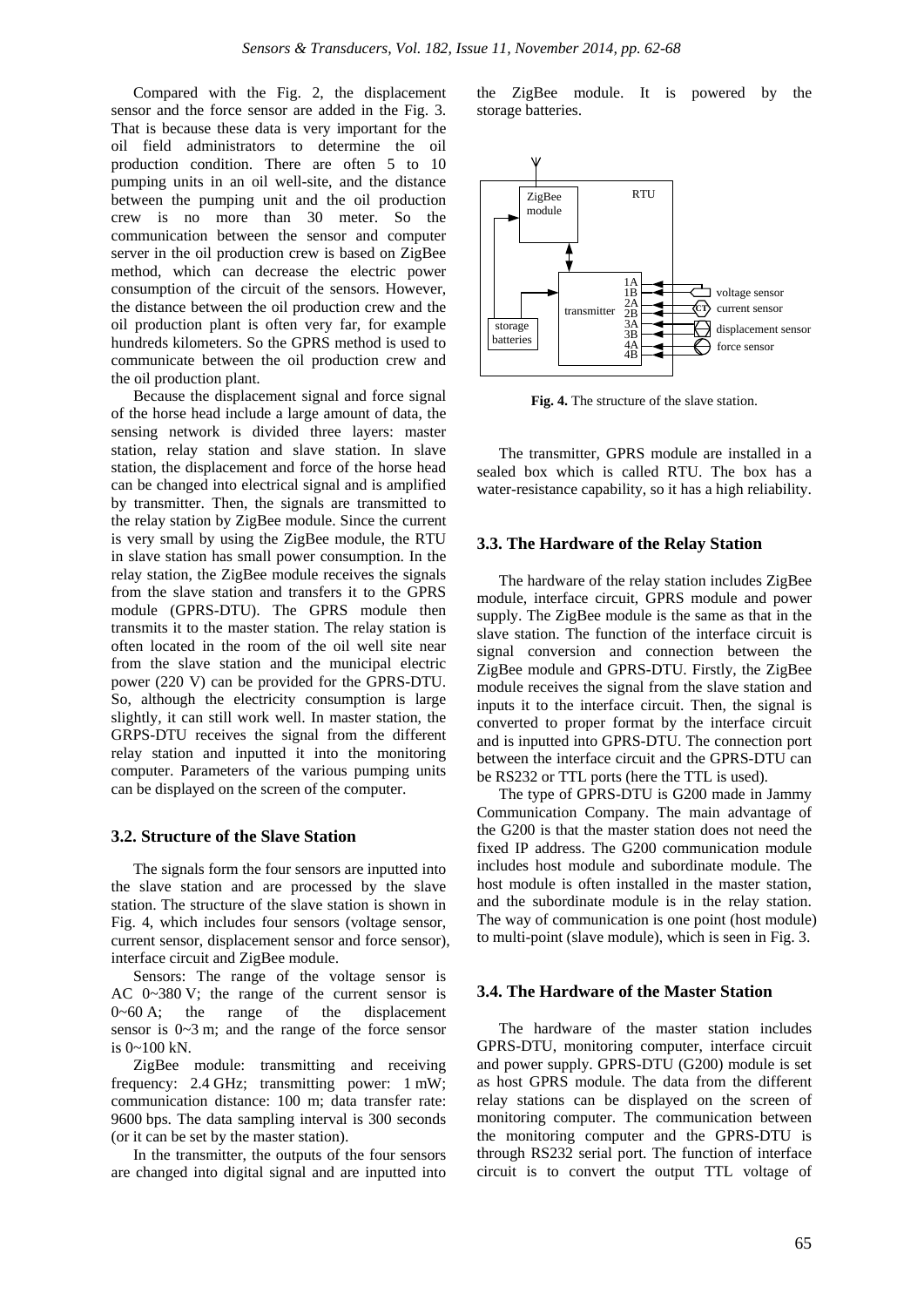GPRS-DTU to RS232 voltage of monitoring computer. The hardware of the master station is shown in Fig. 5.



**Fig. 5.** The hardware of the master station.

## **4. Signal Processing for the Sensors and Software Structure**

## **4.1. Signal Processing for the Displacement Sensor and Force Sensor**

When the horse head moves from the highest position to the lowest position and then moves to the highest position again, it is called a stroke. The distance of a stroke of a pumping unit is often 1.5-2.5 meters, and the time during a stroke is often 7-15 seconds. There are more than 200 displacement data and force data sampled by the sensors in a stroke. These data is easy to be interfered by the electromagnetic signal of the main motor and the mechanical vibration signal of the pumping unit. So the moving average filtering is used to eliminate these noises, which is as follows:

$$
x_k = (x_{k-10} + x_{k-9} + \dots + x_{k-1} + x_k + x_{k+1} + \dots + x_{k+9} + x_{k+10})/21
$$
\n(1)

where  $x_k$  means the displacement signal or the force signal at the current point,  $x_{k-1}$  is that at the previous point,  $x_{k+1}$  is at the next point, and so on.

## **4.2. Signal Processing for the Electric Current Sensor of the Main Motor**

In order to acquire the best balanced effect for the pumping unit, the data from the current sensor of the main motor is used to control the rotation of the servo motor. If the balanced condition of a pumping unit is good, the current of a main motor in one cycle changes slightly. The current signal of the current sensor is inputted into the single chip microcomputer through the transmitter, which is seen in Fig. 2.

Aiming at the characteristic of the intelligent balanced device, the fuzzy PD control strategy is used to adjust the input signal of the servo motor. The structure of the control algorithm is shown in Fig. 6. Firstly, the expected balanced value is inputted, which is often  $1.0 \sim 1.2$  [11]. Then, the data from the current sensor of the main motor is inputted into the balanced effect calculation module. The real balanced value of the pumping unit is calculated by the module and inputted into the adder. The adder outputs the error *e* between the expected balanced value and the real balance value.



**Fig. 6.** The structure of signal processing for the current sensor of the main motor.

The fuzzy PD controller includes the PD controller and the fuzzy controller, which parameters of the proportional coefficient  $k_p$  and the differential coefficient  $k_d$  in the PD controller can be adjusted by the fuzzy logic in real time. The inputted parameters of the fuzzy logic are the balanced value error *e* and its differential *de*/*dt*. The fuzzy variable of the fuzzy logic are {NB, NS, ZE, PS, PB}, and triangle membership function is employed. There are 25 fuzzy rules in the fuzzy logic.

The fuzzy logic and the PD controller can be written as follows:

$$
u = k_p (B_j - B_0) +
$$
  
\n
$$
k_d \left( \frac{(B_j - B_0) - (B_{j-1} - B_0)}{\Delta t} \right),
$$
\n(2)

where  $k_p$  is the proportional coefficient,  $k_d$  is the differential coefficient,  $B_j$  is the balanced value at the current sampling time,  $B_{i-1}$  is the balanced value at the previous sampling time,  $B_0$  is the expected balanced value, *t* is the sampling time-interval, and *u* is the voltage for control the servo motor which can be positive or negative.

## **4.3. Data Transfer Protocol for the Sensors in the Slave Station**

The communication protocol (ZigBee) between the relay station and the slave station is IEEE 802.15.4 [12], and the communication protocol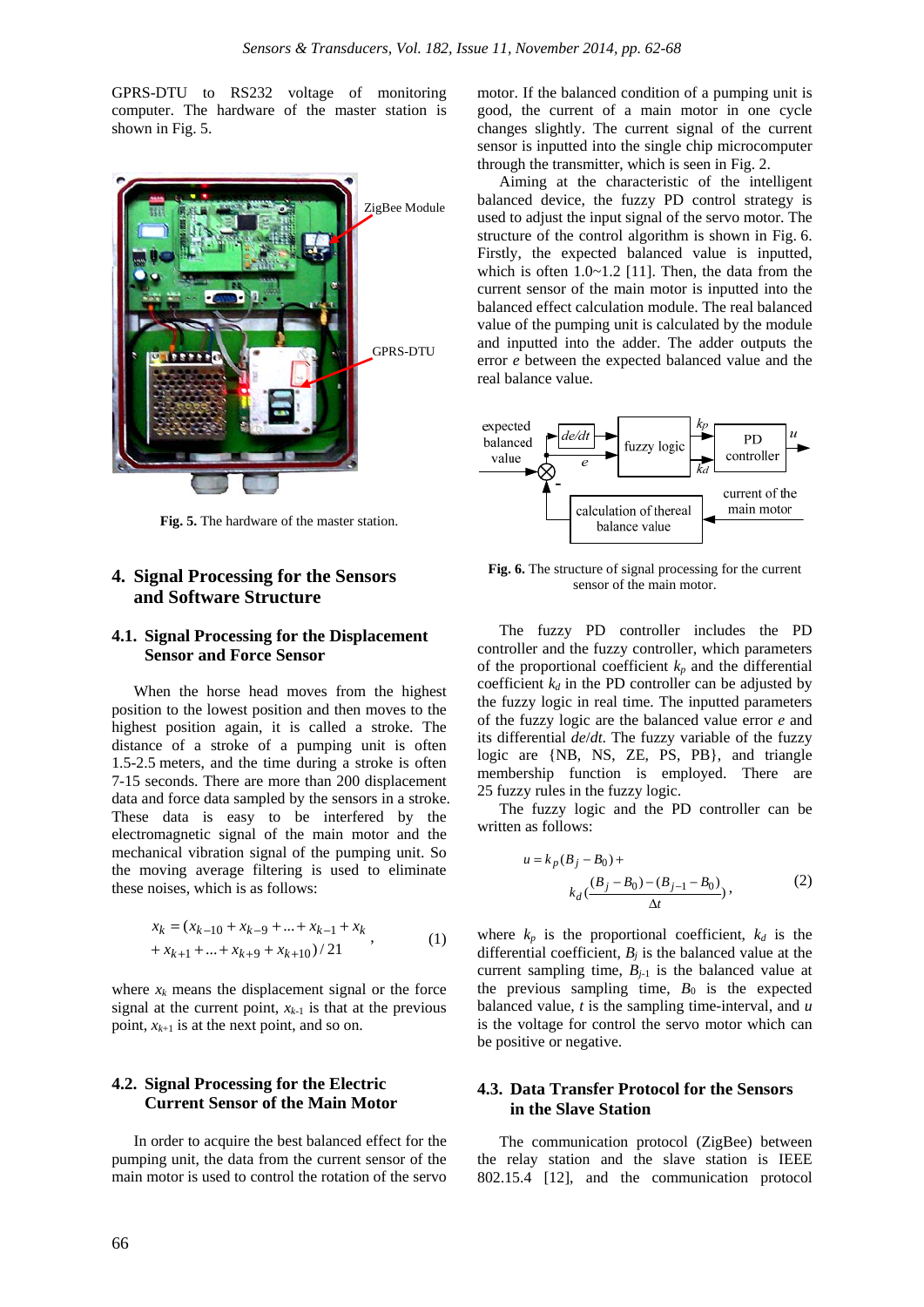between the master station and the relay station is MODBUS. The communication between the master station and relay station is based on GPRS-DTU (G200), and the ZigBee communication between the relay station and the slave station is transparent for the master.

There are four sensors in a pumping unit, and there are 5-10 pumping units in a single oil well site. So each pumping unit should have a single address when all sensors' signals are transmitted to the relay station through ZigBee way. Each sensor's signal can be saved in the registers of relay station according to the MODBUS protocol. In addition, some information is also saved in the registers, such as:

1) The voltage of the storage batteries of the slave station;

2) Received signal strength of the relay station;

3) The data sampling interval between relay station and slave station;

4) CLOSE command for the slave station.

Since the slave station is transparent for the master, the user can only send MODBUS command in the monitoring computer to the relay station and the slave station will send back the corresponding command. The MODBUS command in master station can be divided into 2 kinds: lookup command and responding command. The address of GPRS-DTU in master station is often 00H because it is host module. If we set the address of Oil Well-Site 1, Oil Well-Site 2, …, Oil Well-Site n in the slave station is 01H, 02H, …, 0nH, the format of lookup command is shown in Table 1, and the format of responding command from the relay station is shown in Table 2.

## **4.4. Monitoring and Control Software in the Master Station**

The function of the software in the master station is to display, save and print the data from the slave station. The software has been developed by using configuration software, which can easily integrate the hardware (GPRS-DTU) into the software and send MODBUS command [13-14].

**Table 1.** Format of lookup MODBUS command in master station.

| Address of         | <b>Function</b> | The first address of the |          | The umber of the |          | Error-checking code |          |
|--------------------|-----------------|--------------------------|----------|------------------|----------|---------------------|----------|
| Subordinate module | code            | register                 |          | registers        |          |                     |          |
| 1Bytel             | 03H             | High byte                | Low byte | High byte        | Low byte | High byte           | Low byte |

**Table 2.** Format of responding MODBUS command in master station.

| <b>Address of</b><br><b>Subordinate</b><br>module | The number of<br><b>Function</b><br>the reading<br>Code 03H<br>register |        | The value of the first<br>register |          | $\cdots$ | The value of the last<br>register |          | Error-<br>checking<br>code |
|---------------------------------------------------|-------------------------------------------------------------------------|--------|------------------------------------|----------|----------|-----------------------------------|----------|----------------------------|
| 1Bytel                                            | 1Bvtel                                                                  | 1Bvtel | High byte                          | ∟ow bvte | $\cdots$ | High byte                         | Low byte | 1Byte]                     |

The software includes seven modules. The main interface displays a map which has all the location of slave station (the oil well site). If the user wants to lookup the sensor's data of a slave station, he just clicks the name of that slave station on the map. Real-time data display module output the current and voltage of the main motor, the displacement and the force of the horse head and batteries' voltage of a slave station. Data statistics and printing module can make statistics and printing the data from the slave station. Database linking module can build a database to save the large amount of data from the slave station. Web publishing module will publish all the real-time data to the internet and the user can browse the data every slave station through the internet.

## **5. Applications**

The system in this paper has been tested in the Yan Chang oilfield in China. The result shows that the balanced value of the pumping unit decreases from 1.59 to 1.03 after the intelligent balanced adjustment device is used. Moreover, the electric current of the main motor in the pumping unit can reduced accordingly. The sensing network of the pumping unit can also work well. The displacement signal and the force signal at the horse-head are transmitted to the relay station via ZigBee method, and the electric current signal and the voltage signal of the main motor are transmitted to relay station via ZigBee method and are transmitted to the single chip microcomputer controller by wire. The relay station can receive the data of the slave station reliability, and accurately. Once the master station sends a MODBUS command to a slave station, it can receive the responding command of that slave station in 1-3 seconds. The sampling interval in the slave station is 500 seconds.

## **6. Conclusions**

In order to improve the balanced effect and save the energy for the pumping units, the intelligent balanced device was designed. Compared with the other device available, this device is powered by the solar batteries and wind power generator. Since the